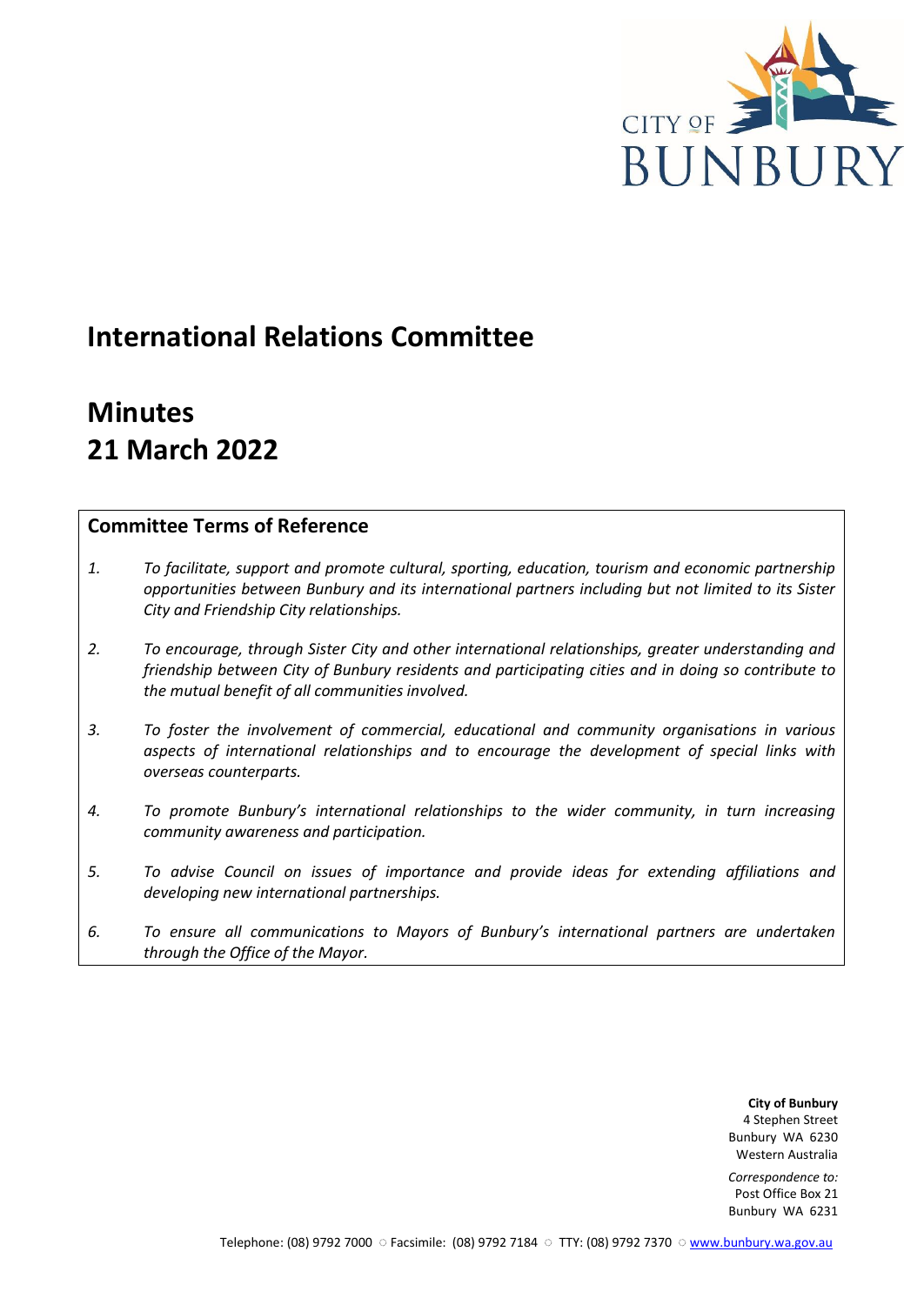## **Table of Contents**

| <b>Item No</b> |       | <b>Subject</b> | Page |  |
|----------------|-------|----------------|------|--|
| 1.             |       |                |      |  |
| 2.             |       |                |      |  |
| З.             |       |                |      |  |
| 4.             |       |                |      |  |
|                | 4.1.  |                |      |  |
|                | 4.2.  |                |      |  |
| 5.             |       |                |      |  |
| 6.             |       |                |      |  |
| 7.             |       |                |      |  |
| 8.             |       |                |      |  |
|                | 8.1.  |                |      |  |
|                | 8.2.  |                |      |  |
| 9.             |       |                |      |  |
| 10.            |       |                |      |  |
|                | 10.1. |                |      |  |
|                | 10.2. |                |      |  |
|                |       |                |      |  |
| 12.            |       |                |      |  |
|                | 12.1. |                |      |  |
|                | 12.2. |                |      |  |
|                |       |                |      |  |
| 14.            |       |                |      |  |
|                |       |                |      |  |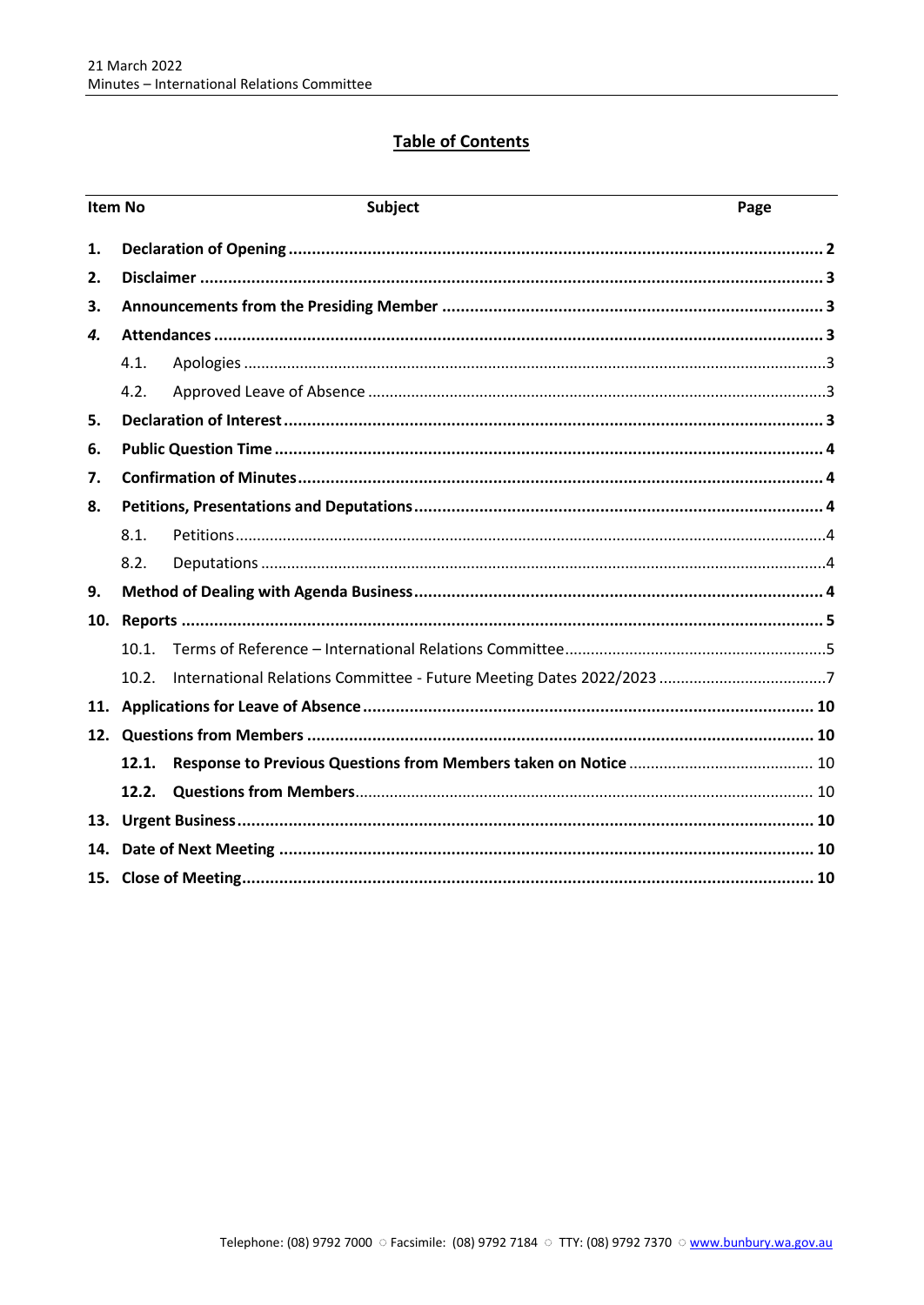## **Acknowledgement of Country**

We acknowledge the Traditional Custodians of this land, the Wardandi Noongar people, and pay our respects to Elders past, present and future.

## **Vision**

Bunbury: welcoming and full of opportunities.

## **Organisational Values**

## #WEARECOB

|                     | We are one team                                    |  |  |
|---------------------|----------------------------------------------------|--|--|
|                     | We keep each other safe                            |  |  |
| WE ARE COMMUNITY    | We display empathy and respect                     |  |  |
|                     | We have fun and celebrate our successes            |  |  |
|                     | We work together to achieve great outcomes         |  |  |
|                     | We are open to opportunities                       |  |  |
|                     | We actively listen and think things through        |  |  |
| <b>WE ARE OPEN</b>  | We are inclusive and treat everyone equally        |  |  |
|                     | We are honest and open in our communications       |  |  |
|                     | We are open to feedback to improve our performance |  |  |
|                     | We lead the change, we own it                      |  |  |
|                     | We trust and empower each other                    |  |  |
| <b>WE ARE BRAVE</b> | We have the difficult conversations early          |  |  |
|                     | We hold ourselves to the highest standard          |  |  |
|                     | We have the courage to improve and simplify        |  |  |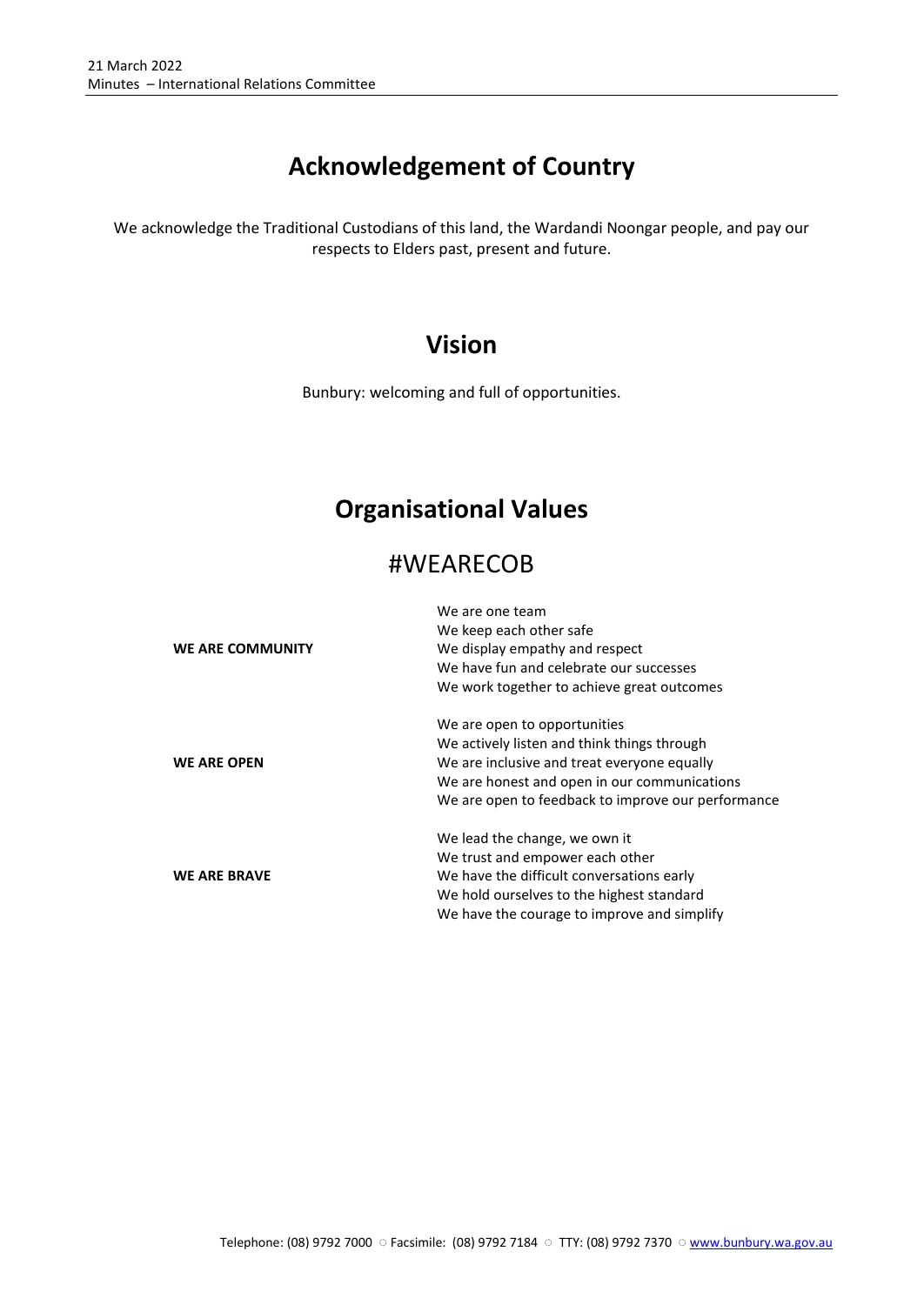

## **International Relations Committee**

## **Minutes**

**21 March 2022**

Members of the public to note that recommendations made by this committee are not final and will be subject to adoption (or otherwise) at a future meeting of the Bunbury City Council.

## <span id="page-3-0"></span>**1. Declaration of Opening**

The Team Leader, Economic Development declared the meeting open at 3.01 pm.

Please note Council Decision 335/13 from the Ordinary Meeting held on 26 November 2013 when administering Committees of Council states in part

## *"That Council:*

*1. Request that the Committees retained to appoint a Councillor as the Presiding Member to enable more effective reporting back to Council in relation to Committee items and recommendations.* 

*…*

*3. Require each Committee to set an annual meeting program which will be advertised to enable members of the public to attend."*

As this is the first meeting of the International Relations Committee since the 2021 local government elections, the Committee is required to elect a Presiding Member from amongst themselves in accordance with section 5.12 of the *Local Government Act 1995*. The Team Leader, Economic Development will call for nominations for the position of Presiding Member, and if necessary, conduct a ballot.

## **Outcome of the Meeting held 21 March 2022**

Cr Ghasseb advised that he nominated Cr Smith as the Presiding Member. No other nominations were received, and Cr Smith accepted the nomination and was subsequently elected to the position unanimously.

The nomination of Cr Smith was moved by Carol McDowall, seconded Paul Springate.

## **Committee Decision**

That Cr Smith be appointed as the Presiding Member of the International Relations Committee.

CARRIED 7 votes "for" / Nil votes "against"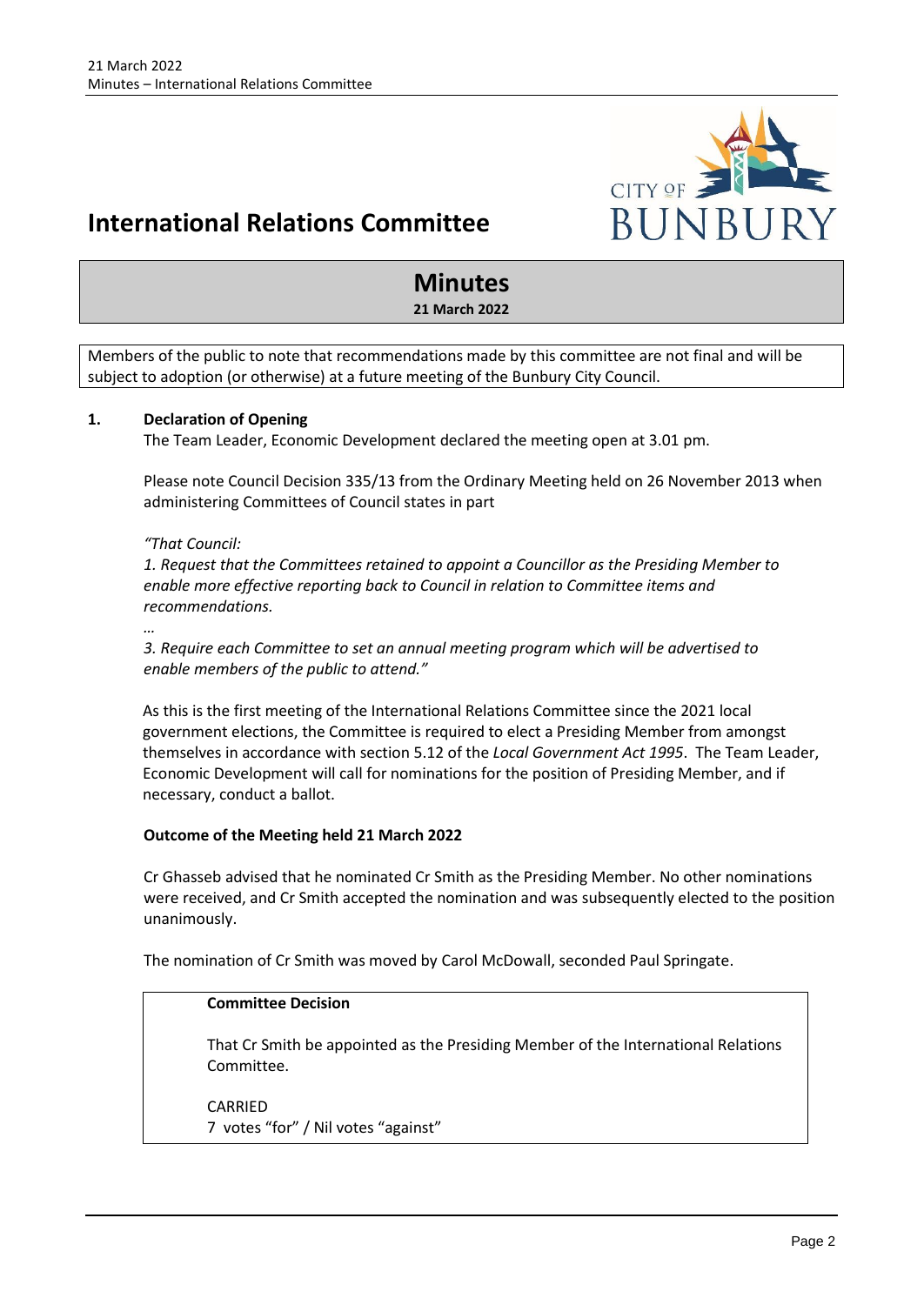## <span id="page-4-0"></span>**2. Disclaimer**

Not applicable to this committee

## <span id="page-4-1"></span>**3. Announcements from the Presiding Member**

Nil

## <span id="page-4-2"></span>*4.* **Attendances**

*Committee Members:*

| <b>Member Name</b>      | <b>Representing</b>             |
|-------------------------|---------------------------------|
| Cr Tresslyn Smith       | <b>Council Representative</b>   |
| Cr Gabi Ghasseb         | <b>Council Representative</b>   |
| <b>Felicity Farnell</b> | <b>Community Representative</b> |
| Paul Springate          | <b>Community Representative</b> |
| Shamara Williams        | <b>Community Representative</b> |
| Nicolas Pozniakov       | <b>Community Representative</b> |
| Carol McDowall          | <b>Community Representative</b> |
| Mat Lewis               | Ex - Officio                    |

## <span id="page-4-3"></span>**4.1.** *Apologies*

Mrs Valda Smith, Ms Brooke Gray and Ms Pauline Vukelic were apologies for the meeting

Ms Janice Platt and Mr Gurpreet Chahal were absent from the meeting.

## <span id="page-4-4"></span>**4.2.** *Approved Leave of Absence*

Nil

## <span id="page-4-5"></span>**5. Declaration of Interest**

IMPORTANT: Committee members to complete a "Disclosure of Interest" form for each item on the agenda in which they wish to disclose a financial/proximity/impartiality interest. They should give the form to the Presiding Member before the meeting commences. After the meeting, the form is to be forwarded to the Administration Services Section for inclusion in the Corporate Financial Disclosures Register.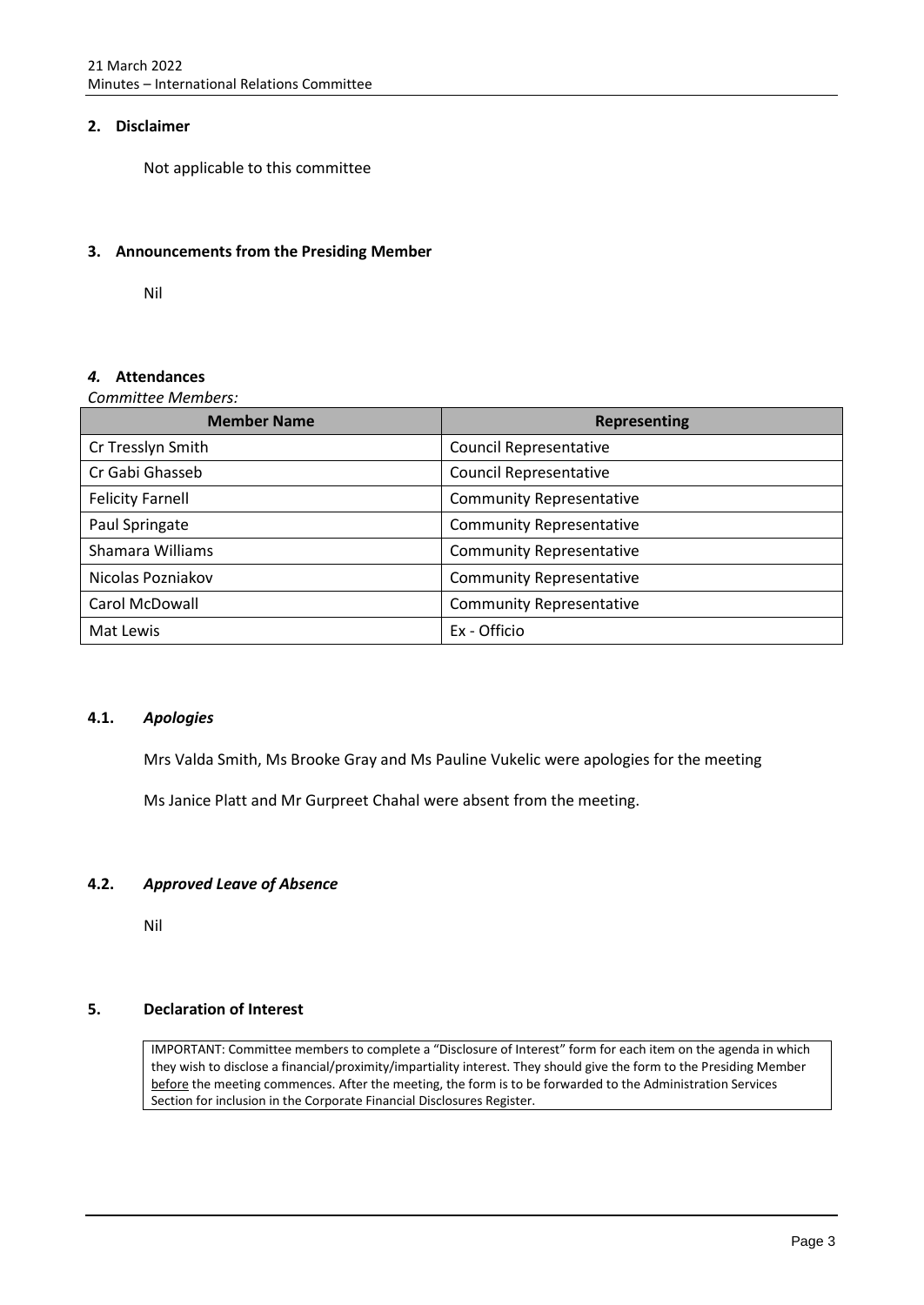## <span id="page-5-0"></span>**6. Public Question Time**

Nil

## <span id="page-5-1"></span>**7. Confirmation of Minutes**

The Minutes of the International Relations Committee held on 16 August 2021 have been circulated.

## **Recommendation**

The minutes of the International Relations Committee Meeting held on 16 August 2021, are confirmed as a true and accurate record.

## <span id="page-5-2"></span>**8. Petitions, Presentations and Deputations**

Nil

## <span id="page-5-3"></span>**8.1. Petitions**

Nil

## <span id="page-5-4"></span>**8.2. Deputations**

Nil

## <span id="page-5-5"></span>**9. Method of Dealing with Agenda Business**

Items are dealt with in the order that they appear.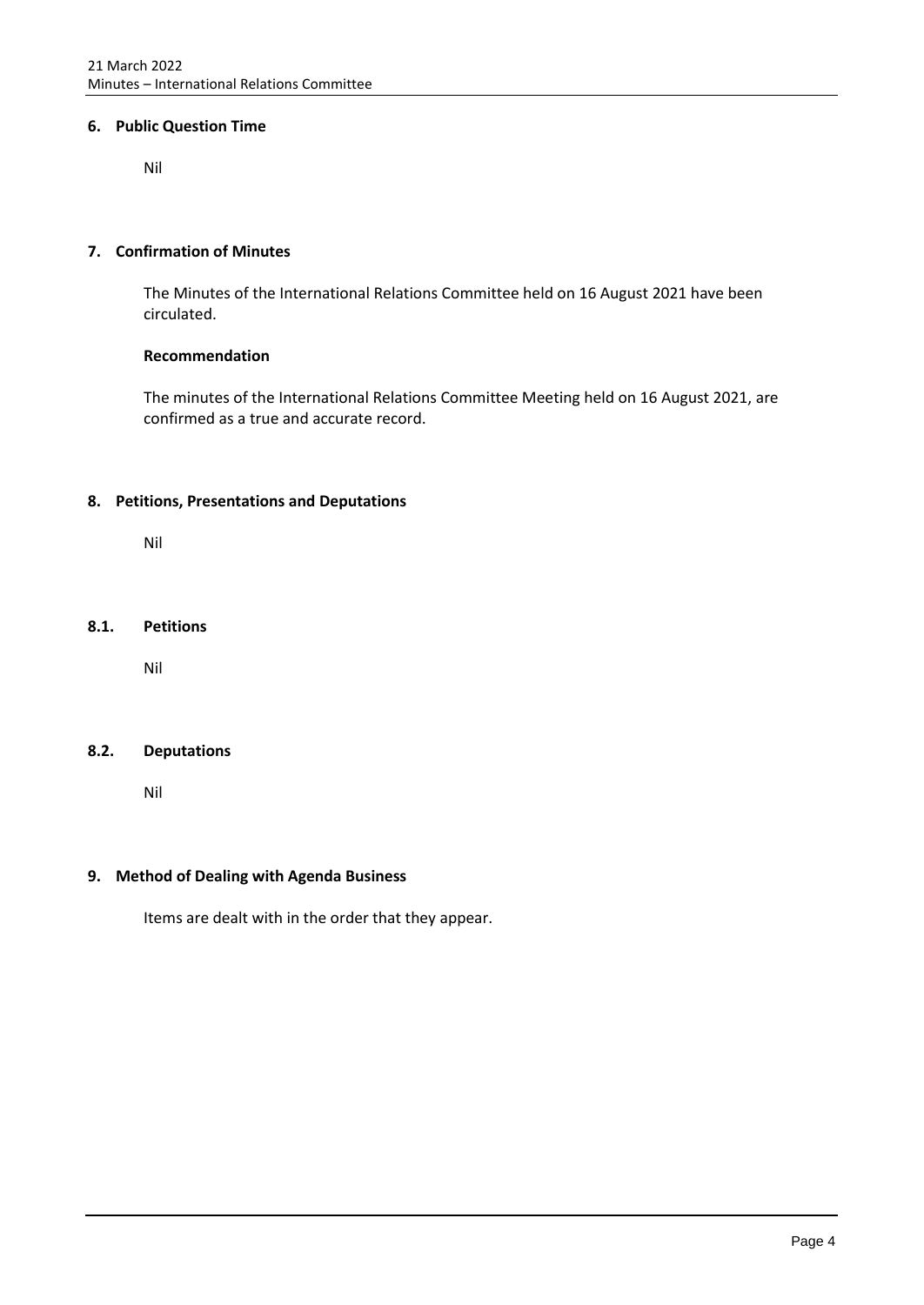## <span id="page-6-0"></span>**10. Reports**

#### <span id="page-6-1"></span>**10.1. Terms of Reference – International Relations Committee**

| <b>File Ref:</b>                                                                        | COB/523                                         |     |                             |  |
|-----------------------------------------------------------------------------------------|-------------------------------------------------|-----|-----------------------------|--|
| <b>Applicant/Proponent:</b>                                                             | <b>Internal Report</b>                          |     |                             |  |
| <b>Responsible Officer:</b>                                                             | Qing Ye, Economic Development Officer           |     |                             |  |
| <b>Responsible Manager:</b>                                                             | Felicity Anderson, Manager City Growth          |     |                             |  |
| <b>Executive:</b>                                                                       | Gary Barbour, Director, Sustainable Communities |     |                             |  |
| <b>Authority/Discretion</b>                                                             | Advocacy                                        | ΙXΙ | Review                      |  |
|                                                                                         | Executive/Strategic<br>П                        |     | Quasi-Judicial              |  |
|                                                                                         | Legislative<br>L                                | ⊠   | <b>Information Purposes</b> |  |
| Appendix 1: International Relations Committee Terms of Reference<br><b>Attachments:</b> |                                                 |     |                             |  |

#### **Summary**

The purpose of this report is for the Committee to adopt the Terms of Reference for the International Relations Committee as reviewed and amended, **attached** in Appendix 1.

#### **Executive Recommendation**

That the International Relations Committee adopt the Terms of Reference at **attached** at Appendix 1.

#### **Strategic Relevance**

| Theme No.1       | Our Community and Culture                                               |
|------------------|-------------------------------------------------------------------------|
| Goal             | A safe, healthy and cohesive community, with a rich cultural life, and  |
|                  | supportive social environment                                           |
| Objective No.1.3 | A welcoming community, where diverse cultures are valued, and residents |
|                  | have a sense of belonging                                               |

## **Regional Impact Statement**

Not applicable for the purpose of this report.

#### **Background**

Council Decision 335/13 requests that all Committees commence a review of their Terms of Reference. This has been included in agendas for the first meeting of Committees.

## **Council Policy Compliance**

Not applicable.

#### **Legislative Compliance**

*Local Government Act 1995.*

#### **Officer Comments**

The Terms of Reference have been drafted with broad intent to recognise the importance and opportunities in international relations.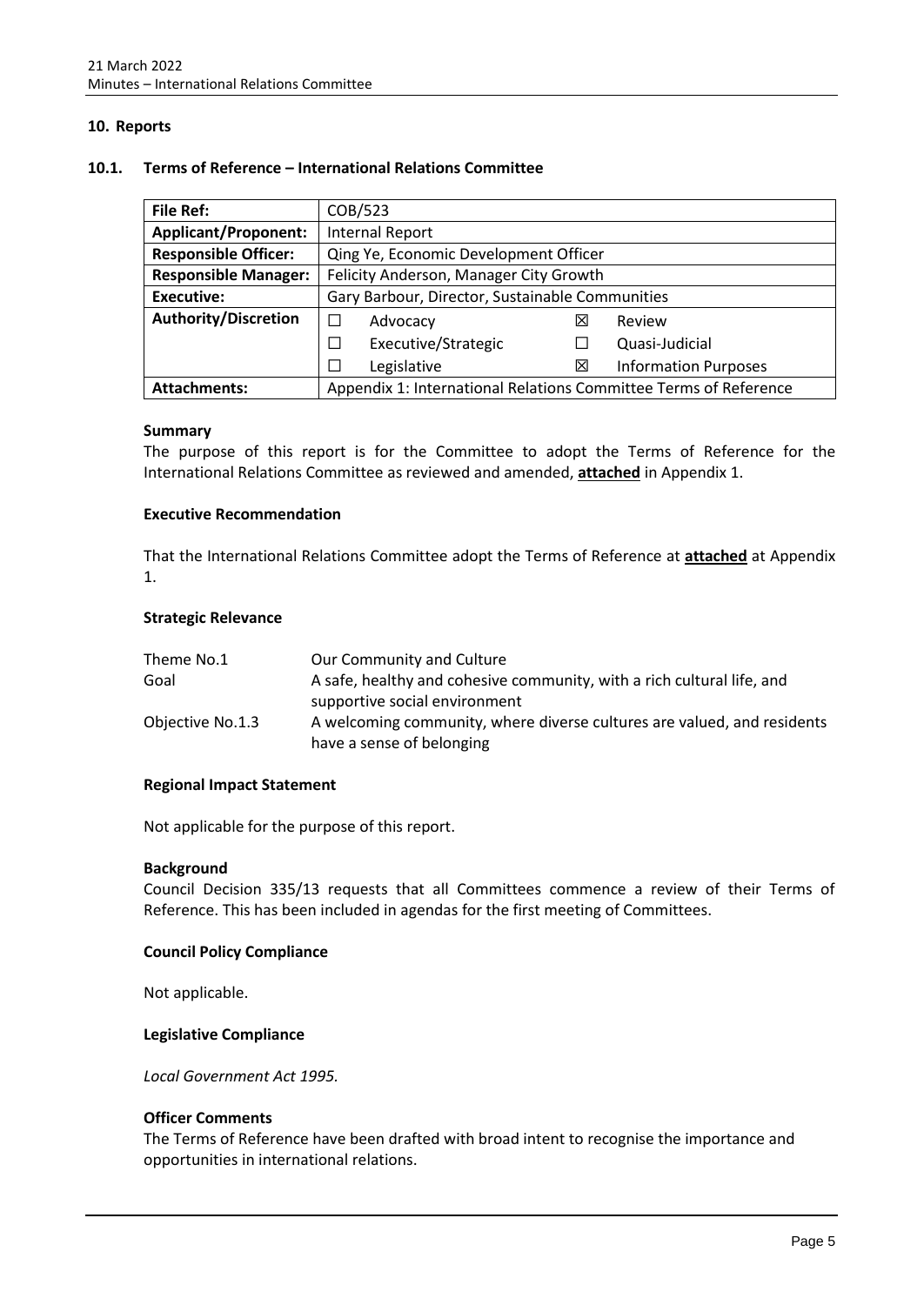The purpose of the International Relations Committee is to provide advice and support in the ongoing development of relationships and strategic opportunities with Setagaya, Japan, Jiaxing, China and Nha Trang, Vietnam.

Through engagement with the International Relations Committee Members in both an informal workshop and subsequent written request for suggested amendment, the only amendments to the previously adopted Terms of Reference are the community members and the change in ex-officio position from the Bunbury Jiaxing Business Office to the Bunbury Geographe Chamber of Commerce and Industry.

## **Analysis of Financial and Budget Implications**

There are no financial or budgetary implications arising from the recommendations of this report.

## **Community Consultation**

Not applicable.

## **Councillor/Officer Consultation**

Not applicable.

## **Applicant Consultation**

Not applicable.

## **Timeline: Council Decision Implementation**

Not applicable.

## **Outcome of the Meeting held 21 March 2022**

The recommendation (as printed) was moved by Felicity Farnell, seconded Cr Gabi Ghasseb.

The Presiding Member put the motion to the vote, and it was adopted to become the Committee's decision on the matter.

## **Committee Decision**

That the International Relations Committee adopt the Terms of Reference at **attached** at Appendix 1.

CARRIED 7 votes "for" / Nil votes "against"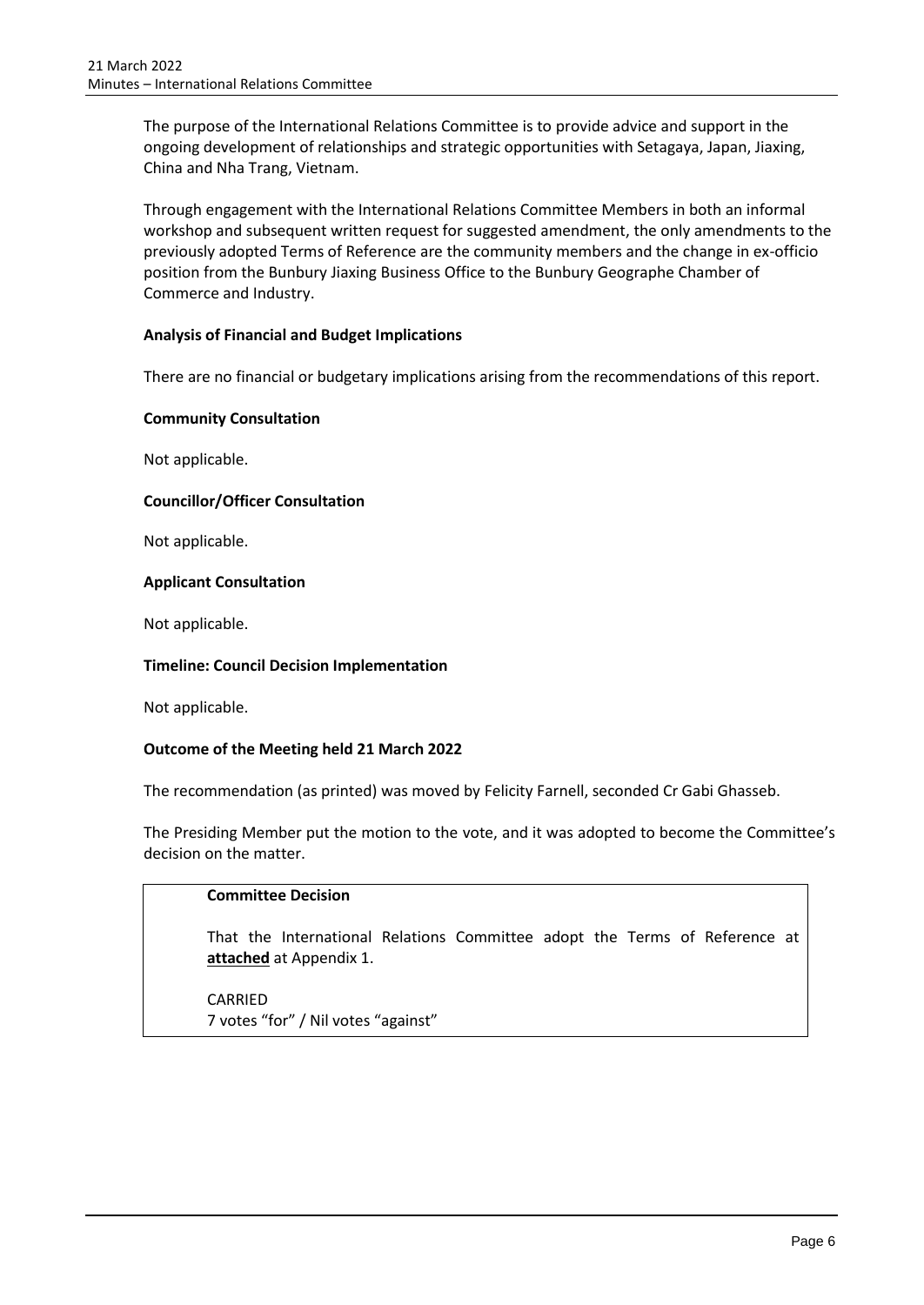<span id="page-8-0"></span>

| <b>File Ref:</b>            | COB/523                                                      |   |                             |  |
|-----------------------------|--------------------------------------------------------------|---|-----------------------------|--|
| <b>Applicant/Proponent:</b> | <b>International Relations Committee</b>                     |   |                             |  |
| <b>Responsible Officer:</b> | Qing Ye, Economic Development Officer                        |   |                             |  |
| <b>Responsible Manager:</b> | Felicity Anderson, Manager Economic Development and Property |   |                             |  |
| <b>Executive:</b>           | Gary Barbour, Director, Sustainable Communities              |   |                             |  |
| Is Authority/Discretion     | П<br>Advocacy                                                |   | Review                      |  |
|                             | Executive/Strategic<br>⊐                                     |   | Quasi-Judicial              |  |
|                             | Legislative<br>$\overline{\phantom{a}}$                      | X | <b>Information Purposes</b> |  |
| <b>Attachments:</b>         | Nil                                                          |   |                             |  |

#### **Summary**

The purpose of this report is for the Committee to consider a program of future meeting dates for the International Relations Committee.

#### **Executive Recommendation**

That the International Relations Committee endorse:

- 1. The meeting schedule is as follows:
	- 1. 4:00 pm, Monday 21 March 2022
	- 2. 4:00 pm, Monday 13 June 2022
	- 3. 4:00 pm, Monday 5 September 2022
	- 4. 4:00 pm, Monday 5 December 2022
	- 5. 4:00 pm, Monday 13 March 2023
	- 6. 4:00 pm, Monday 12 June 2023
	- 7. 4:00 pm, Monday 4 September 2023
- 2. Advertising of this schedule in accordance with Council Decision 335/13.

## **Strategic Relevance**

| Theme No.1       | Our Community and Culture                                                                            |
|------------------|------------------------------------------------------------------------------------------------------|
| Goal             | A safe, healthy and cohesive community, with a rich cultural life, and                               |
|                  | supportive social environment                                                                        |
| Objective No.1.3 | A welcoming community, where diverse cultures are valued, and residents<br>have a sense of belonging |

## **Regional Impact Statement**

Not applicable for the purpose of this report.

## **Background**

There are ongoing programs run by the City of Bunbury through our long term formal sister and friendship city relationships, as well as events and programs guided by the City of Bunbury's Economic Development Action Plan, Focus Area 6 International Engagement.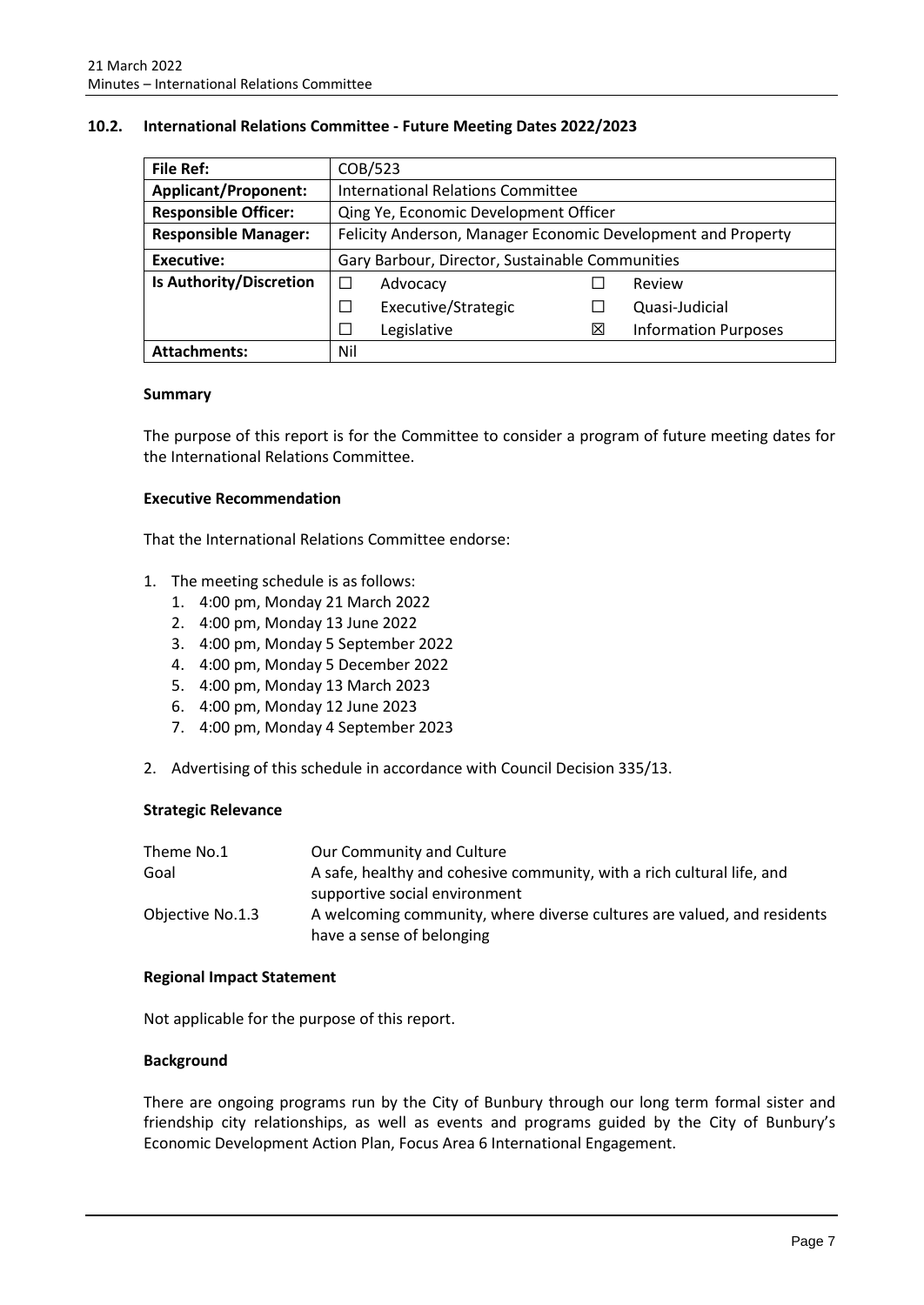## **Council Policy Compliance**

There is no Council Policy applicable to this report.

## **Legislative Compliance**

*Local Government Act 1995.*

## **Officer Comments**

It is suggested that this committee meet every quarter for formal committee meetings as well as convene for informal workshops as and when is necessary to collaborate with officers.

Officers undertook a vote of Committee Members prior to the recommendation for quarterly meetings being included in the report.

#### **Analysis of Financial and Budget Implications**

There are no financial or budgetary implications arising from the recommendations of this report.

#### **Community Consultation**

Not applicable.

## **Councillor/Officer Consultation**

All members of the International Relations Committee have been surveyed for appropriate meeting times and preferred days.

#### **Applicant Consultation**

Not applicable.

## **Timeline: Council Decision Implementation**

Not applicable.

## **Outcome of the Meeting held 21 March 2022**

A motion was tabled by Committee member Ms Shamara Williams providing the following amendment to the Committee recommendation:

"That the committee meets for regular workshops between advertised formal meetings and at regular intervals".

The Committee recommendation (as amended) was moved by Felicity Farnell, seconded by Carol McDowall.

The Presiding Member put the motion to the vote, and it was adopted to become the Committee's decision on the matter.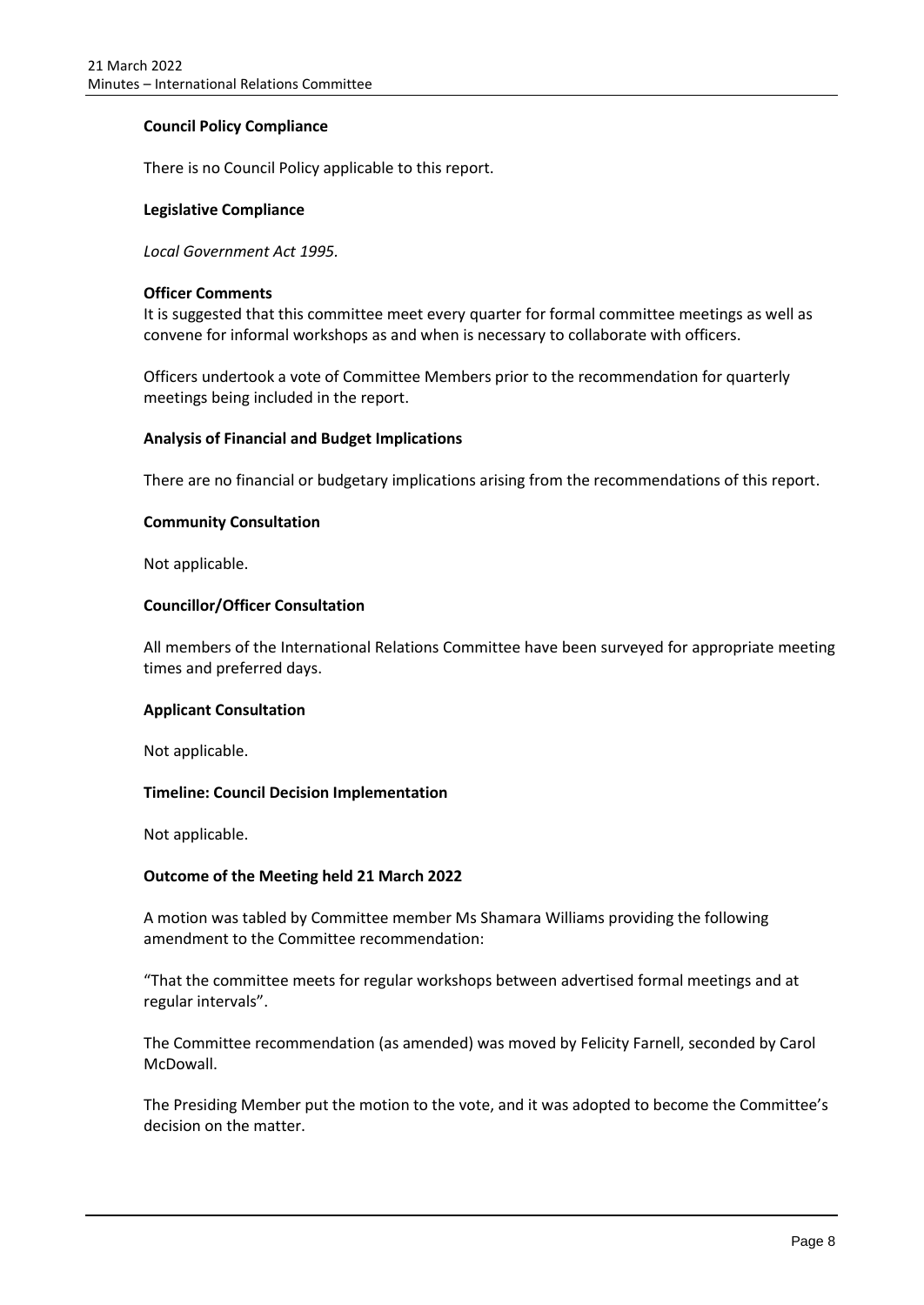## **Committee Decision**  That the International Relations Committee endorse: 1. The meeting schedule is as follows: 4:00 pm, Monday 21 March 2022 4:00 pm, Monday 13 June 2022 4:00 pm, Monday 5 September 2022 4:00 pm, Monday 5 December 2022 4:00 pm, Monday 13 March 2023 4:00 pm, Monday 12 June 2023 4:00 pm, Monday 4 September 2023 2. Advertising of this schedule in accordance with Council Decision 335/13. 3. That the International Relations Committee workshop monthly in between advertised formal meeting dates. CARRIED 7 votes "for" / Nil votes "against"